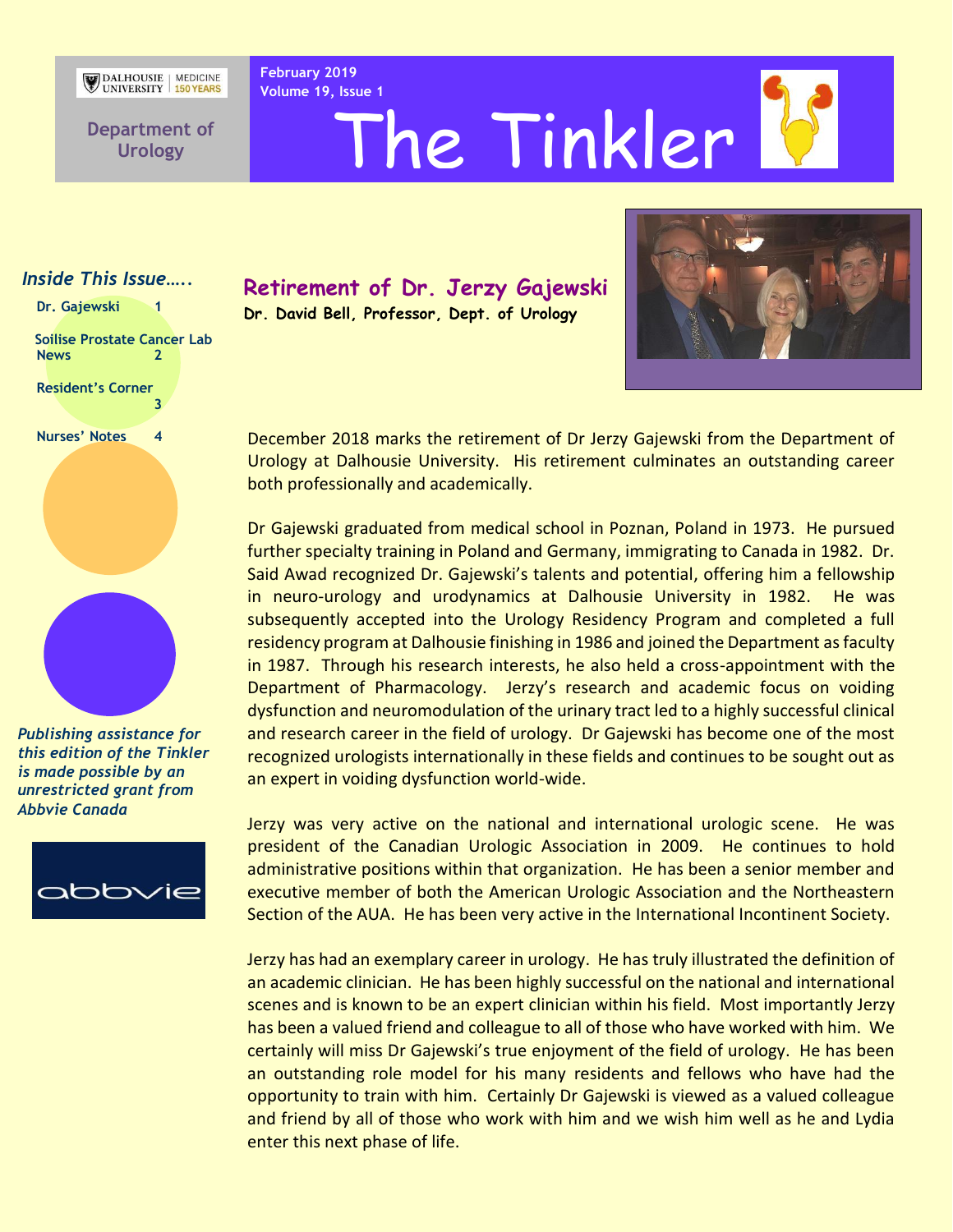### **The Tinkler Page 2 of 4**

#### **Soilse Prostate Cancer Quality of Life Lab News - Dr. Gabriella Ilie, Assistant Professor, Community Health & Epidemiology**







Students affiliated with the Soillse Prostate Cancer Quality of Life Lab led by Dr. Gabriela Ilie: Josh White (Urology Resident), Tarek Lawen (Medical Student), Louise Moodie (MSc student CH&E, 2nd year), Chloe Blackman (MSc student CH&E, 2nd year), Ryan Gainer (MSc student in CH&E) and Jillian Bradfield (BSc, Psychology and Neuroscience - just graduated) won first prize (\$500.00) at the Dragon's Den 3 min Health Innovation Competition (TMHI) at the Healthy Living, Life Conference that was held at the Halifax Convention Centre in Halifax, Nova Scotia from September 19-21, 2018. The Competition asked students to put together a proposal outlining the team's work, highlighting the innovation, collaborative and interdisciplinary aspects of their project. 10 teams made the final competition (9 from the Maritimes and 1 from Ontario). Our Team won!! The project they presented was PC-PEP (Prostate Cancer Patient Empowerment Program), an innovative registered RCT (now in the pre-RCT phase, a feasibility study) led by Drs. Ilie (Urology and CH&E), Rutledge (Radiation Oncology), Bailly (Urology) and Bell (Urology), along with other professionals (Physiotherapists, Nurses, Clinicians and Medical Residents). Based on a review of the pre-habilitation literature, the results of the Maritimes Prostate Cancer Quality of Life survey and expert opinion and the experience of the lead investigators, PC-PEP aims at delivering an intensive 28 day patient education and empowerment program to men diagnosed with non-metastatic cancer from day one of diagnosis. The RCT's feasibility trial began on January 12, 2019 (32 men, mostly PCa survivors, were enrolled in the trial) and consisted of the following components: 1) Informational empowerment (how to navigate the medical system and available resources promoting healthy habits); 2) Strength and aerobic conditioning including personalized exercise prescription by a physiologist; 3) Pelvic floor exercises – group and individualized training. Texts three times daily to remind participants to practice; 4) Meditation training – assessed via EEG and heart rate variability monitors; 5) Relationship/connection teaching and weekly exercises; 6) Support from co-participants through weekly phone contact; and 7) Daily multi-media reminders via text, emails, and video/webcasts. Please join us in congratulating our participating residents!!





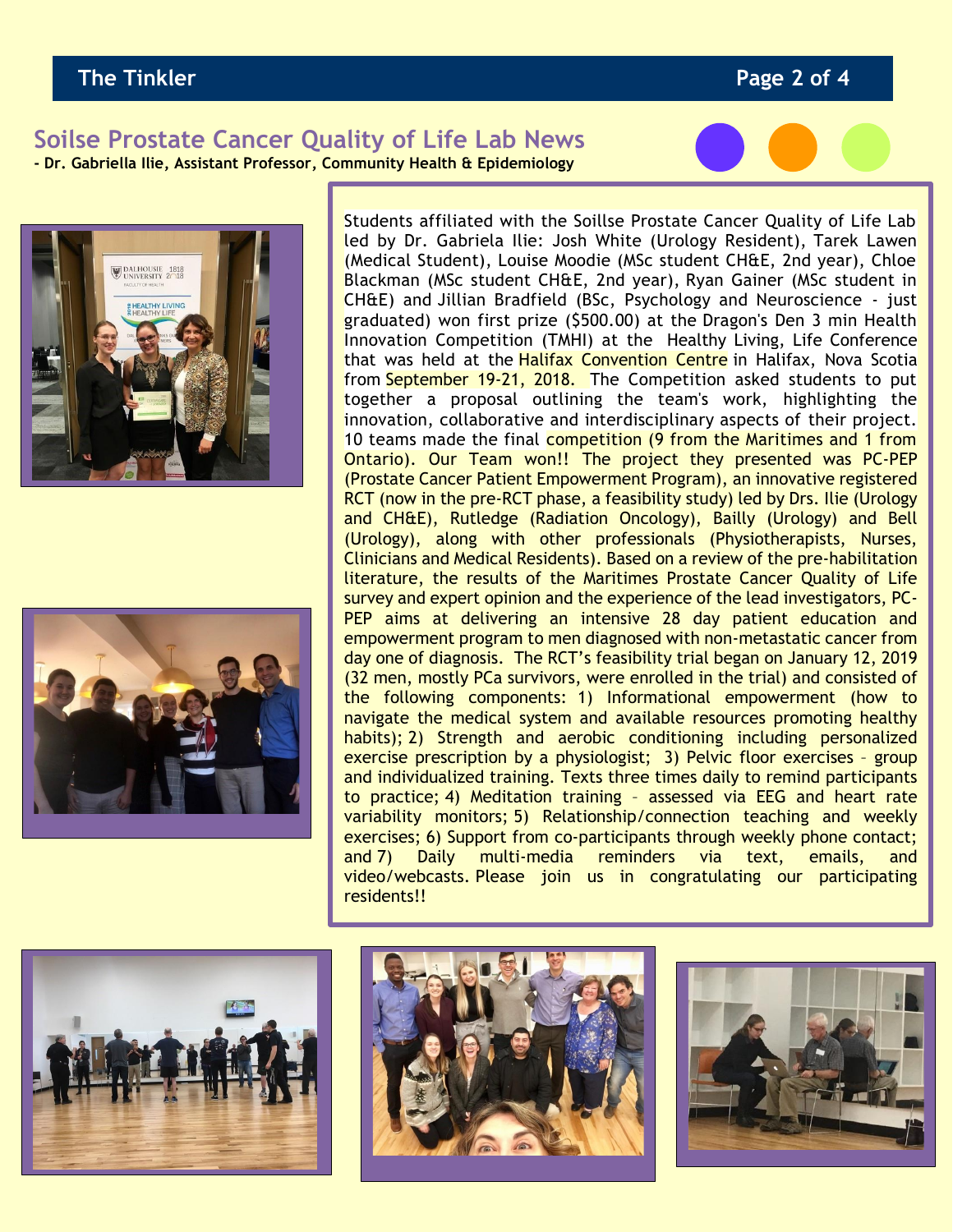All three of our upcoming PGY5 graduates will be leaving us to pursue fellowships at their top choices:

Jon Moore – Mayo Clinic in Phoenix, AZ Andrea Kokorovic – MD Anderson Cancer Research Centre, Houston, TX Abdulrahman Alsabban – Sick Kids Hospital in Toronto, ON

Congrafulations

Dalhousie continues to produce top residents who earn prestigious fellowship positions when they move on. Congratulations Jon, Andrea and Sabban from all of us!

## Former Dalhousie Department of Urology Graduate Receives Distinguished Career Award

Dr. Robin Roberts, a recipient of numerous scholastic awards, is a medical graduate of the University of the West Indies. He attained his Fellowship from the Royal College of Physician and Surgeons of Canada having completed his postgraduate training in Urological Surgery. He also attained his Fellowship in Clinical Renal Transplantation at Dalhousie University in Halifax, Nova Scotia in 1986.

On his return home in 1987, he was appointed the first Consultant Urologist in the Government health services at the Princess Margaret Hospital, where he introduced and provided urological care to the entire Bahamian population for over 30 years; in 1996 he performed the first kidney transplant in the Bahamas.

His administrative and managerial skills permeate every fiber of the health care services in the Bahamas serving on numerous hospital and national health-related committees, including among others: Chairman of the Department of Surgery; first Director of Continuing Medical Education; Senior Lecturer and the first Bahamian Director of the University of the West Indies School of Clinical Medicine and Research, The Bahamas; Director and President of the Physician Alliance Organization; and Founding member of the PMH Hospital Foundation. He has served as President of Medical Association of the Bahamas, President of the Commonwealth of the Bahamas Research Academy of Medical Sciences, President of the Bahamas Family Planning Association, President of The Caribbean Urological Association, Vice-President of the Caribbean Association of Nephrologist and Urologist, and the Co-Vice Chair of the National Task Force on Gender Based Violence in 2015.

In 1994, he was awarded Proactive Physician of the Year by the renowned international health magazine, **Prevention,** for his leadership role in the *Here's to Your Health Bahamas*, health promotion programme that enrolled some 7000 participants throughout the entire Commonwealth. In July 2017, Dr. Roberts was appointed the first Chairman of the National Health Insurance Authority, charged with the responsibility to establish and implement a National Health Insurance programme for the Bahamas.

He is a recipient of Jones Communication's "Bahamian Legend" as well as the 17<sup>th</sup> Annual Civil Society award for healthcare services, The Distinguished Father Honoree of the 40<sup>th</sup> Anniversary of the Bahamas Independence Day celebrations, the Distinguished Career Award of the Caribbean Urological Association and was conferred a Fellowship from the Royal College of Physicians and Surgeons of Glasgow in June 2018. Dr. Roberts is married to Mrs. Carolyn Roberts, clinical psychologist, and they are blessed with 2 children and two grandchildren.